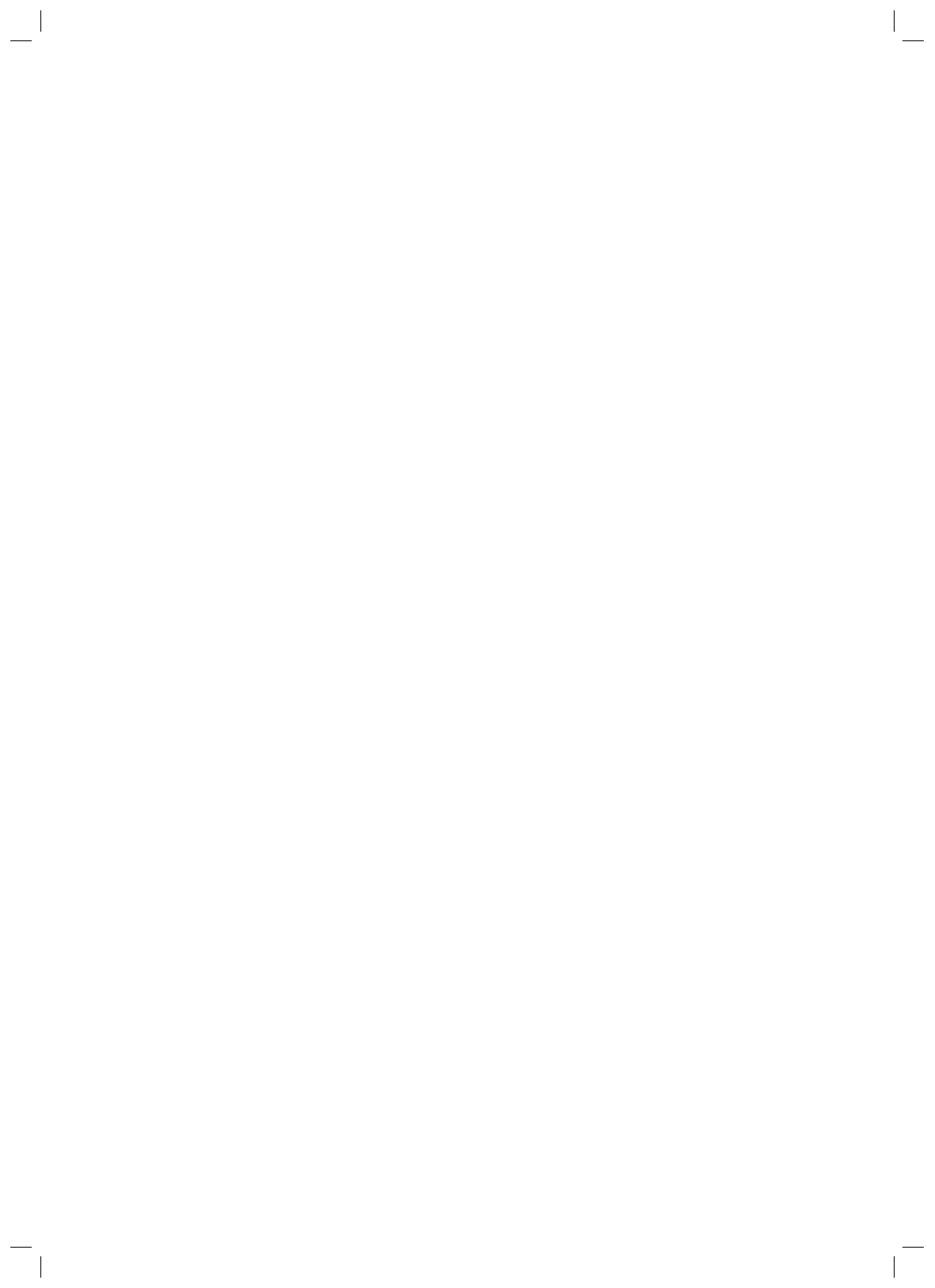# WINES BY THE GLASS | ВИНА ПО БОКАЛАМ

### CHAMPAGNE & SPARKLING / Шампань и игристое <sup>125</sup>

| Bruno Michel Assemblee NV Brut<br>Champagne, France     | 2.200 |
|---------------------------------------------------------|-------|
| Lefkadia Magnatum Rose 2019 Extra Brut<br>Kuban, Russia | 650   |
| Corvezzo Prosecco Terre di Marca 2020<br>Veneto, Italy  | 750   |

### WHITE /  $B$ EAOE 125

| Fred Loimer Gruner Veltliner 2020<br>Kamptal, Austria               | 750  |
|---------------------------------------------------------------------|------|
| Rudolf Furst Silvaner Pur Mineral 2020<br>Franken, Germany          | 890  |
| Nik Weis Riesling 2020<br>Mosel, Germany                            | 950  |
| La Tunella Sauvignon Blanc 2020<br>Friuli - Venezia - Giulia, Italy | 980  |
| Domaine Saint-Jacques Rully 2019<br>Bourgogne, France               | 1600 |

## ROSE / РОЗОВОЕ 125

| Domaine de l'Herre Reserve de l'Herre Rose 2019 | 700 |
|-------------------------------------------------|-----|
| South-West, France                              |     |

### Red / Красное <sup>125</sup>

| Luigi Bosca Malbec La Linda 2021<br>Mendoza, Argentina                  | 690  |
|-------------------------------------------------------------------------|------|
| G.D. Vajra Langhe Rosso 2020<br>Piemonte, Italy                         | 850  |
| Philipp Kuhn Spatburgunder Tradition 2017<br>Pfalz, Germany             | 890  |
| Carmine de Monicord 2017<br>Bordeaux, France                            | 950  |
| Caroline & Louis Mitjavile Domaine de L'Aurage 2012<br>Bordeaux, France | 3000 |

#### $\text{SWEET}$  & FORTIFIED / Сладкое и крепленое 50

| Valdespino Sherry Pedro Ximenez<br>Andalusia, Spain               | 590  |
|-------------------------------------------------------------------|------|
| Valdespino Sherry Amontillado Contrabandista<br>Andalusia, Spain  | 650  |
| Warre's Tawny Port Otima 10 y.o.<br>Douro, Portugal               | 750  |
| Quinta do Noval Late Bottled Vintage Port 2014<br>Douro, Portugal | 850  |
| Henri Giraud Ratafia Champenois<br>Champagne, France              | 1350 |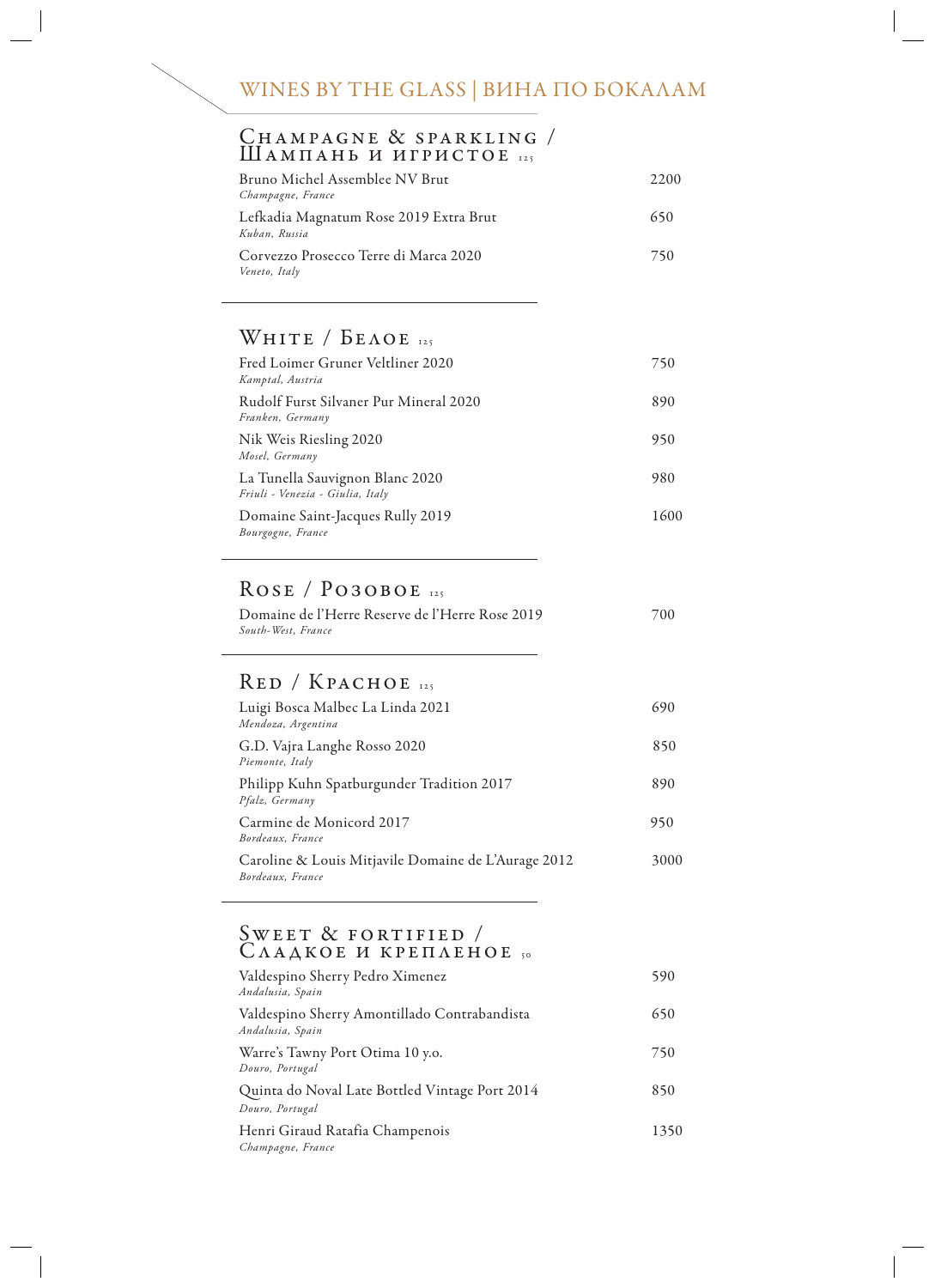#### Champagne & sparkling / Шампань и игристов 375

| Henri Giraud Esprit Nature NV<br>Champagne, France                        | 7300  |
|---------------------------------------------------------------------------|-------|
| Raffaela & Giuseppe Bologna Braida Moscato d'Asti 2020<br>Piemonte, Italy | 42.00 |
|                                                                           |       |
| WHITE / $b_{\text{EAOE}}$ <sub>375</sub>                                  |       |
| Robert Weil Riesling 2020<br>Rheingau, Germany                            | 5500  |
| $RED / KpACHOE$ <sub>375</sub>                                            |       |
| Veronique Cochran Chateau Falfas 2015<br>Bordeaux, France                 | 4700  |
| Emilia Nardi Silvio Nardi Brunello di Montalcino 2015<br>Tuscany, Italy   | 5200  |
|                                                                           |       |

### $SWEET / C\Lambda AAKOE$  500/375

Victoria Pariente Jose Pariente Sauvignon Blanc Apasionado 2019 4500 *Castilla Y Leon, Spain*  Domaine de L'Alliance Valerie and Daniel Alibrand Sauternes 2014 14800 *Bordeaux, France*



#### Champagne / Шампанское

Dom Perignon Vintage 2008 Brut 68000 *Champagne, France* 

### Red / Красное

Elian Da Ros Histoires de Boire 2018 12500 *South West France, France*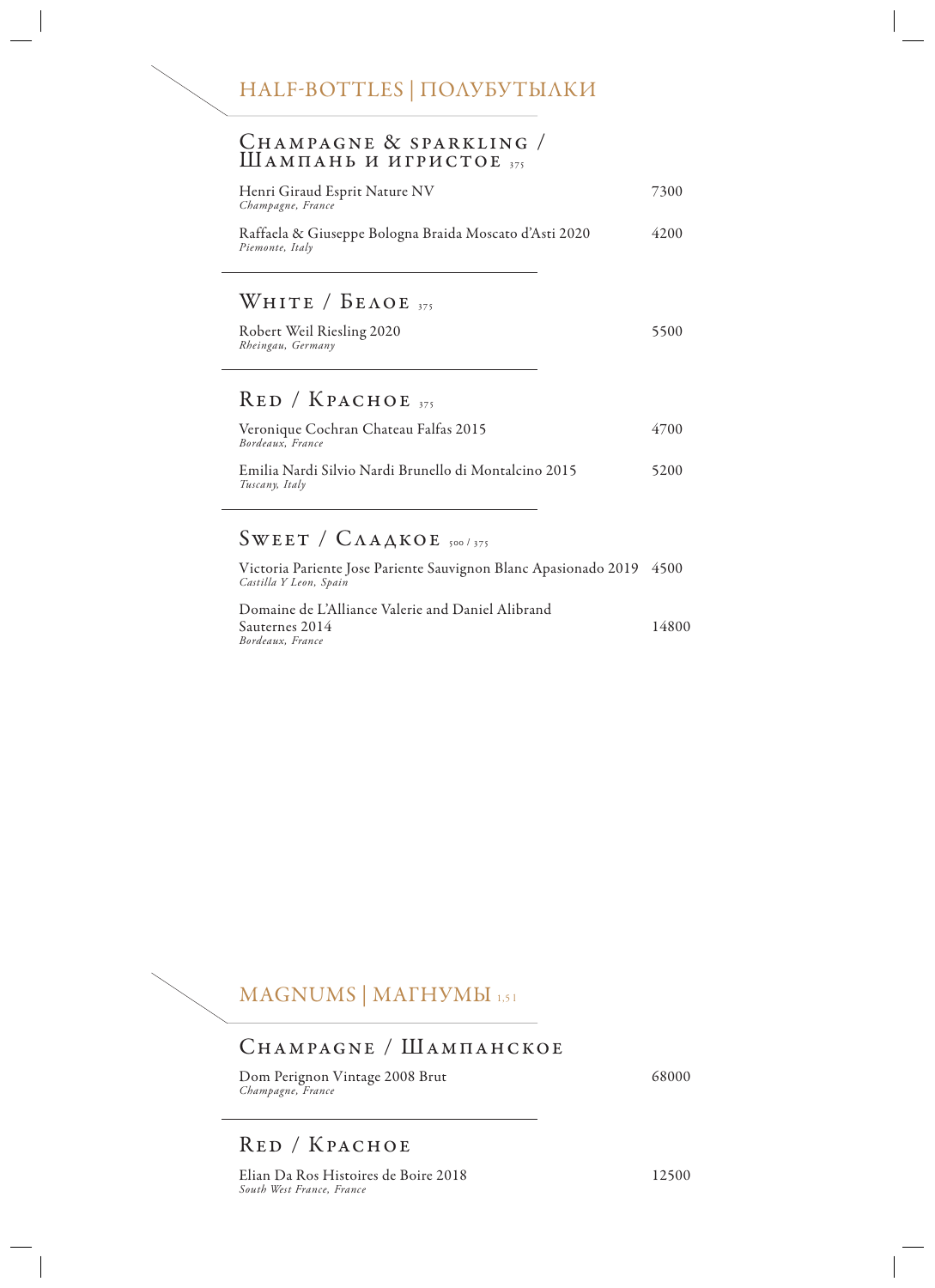

# CHAMPAGNE, FRANCE

|                | "R" de Ruinart NV Brut                                                      | 19500 |
|----------------|-----------------------------------------------------------------------------|-------|
|                | <b>Ruinart Rose NV Brut</b>                                                 | 22500 |
| <b>Ruinart</b> | Ruinart Blanc de Blancs NV Brut                                             | 22500 |
|                | Dom Ruinart Blanc de Blancs 2009 Brut                                       | 28900 |
| Dom Pérignon   | Dom Perignon Vintage Rose 2006 Brut                                         | 59000 |
|                | Krug Grande Cuvee NV Brut                                                   | 46000 |
|                | Alexandre Chartogne-Taillet Merfy, Montagne de Reims<br>Sainte Anne NV Brut | 15500 |
|                | Jerome Prevost Gueux, Montagne de Reims                                     |       |
|                | La Closerie Les Béguines NV Extra Brut                                      | 23500 |
|                | Emmanuel Brochet Villers-aux-Nœuds, Montagne de Reims                       |       |
|                | Rose de Saignee NV Extra Brut                                               | 27000 |
|                | Michel & Francis Egly Egly-Ouriet Ambonnay, Montagne de Reims               |       |
|                | Les Vignes de Vrigny Premier Cru NV Brut                                    | 32000 |
|                | VP Grand Cru NV Extra Brut                                                  | 32500 |
|                | Melanie & Benoit Tarlant Oeuilly, Vallée de la Marne                        |       |
|                | Zero 2013 Brut Nature                                                       | 21000 |
|                | Zero Rose 2013 Brut Nature                                                  | 25500 |
|                | Henri Giraud Ay, Vallée de la Marne                                         |       |
|                | Blanc de Craie NV Brut                                                      | 19800 |
|                | Dame Jane Rosé NV Brut                                                      | 22500 |
|                | Fut de Chene MV16 Brut                                                      | 42500 |
|                | Fut de Chene Rose MV Brut                                                   | 45600 |
|                | Argonne 2012 Brut                                                           | 85000 |
|                | Emmanuel Lassaigne Jacques Lassaigne Montgueux, Cote de Bar                 |       |
|                | Les Vignes de Montgueux NV Extra Brut                                       | 18000 |
|                | Le Grain de Beaute 2013 Brut Nature                                         | 25600 |
|                | Millesime 2011 Brut Nature                                                  | 26200 |
|                | NV Demi Sec                                                                 | 26500 |
|                | Bertrand Gautherot Vouette et Sorbée Buxières-sur-Arce, Cote de Bar         |       |
|                | Blanc d'Argile NV Brut Nature                                               | 26500 |
|                | <b>Textures NV Brut Nature</b>                                              | 28500 |
|                | Sobre 2011 Brut Nature                                                      | 29500 |
|                | <b>Val Frison</b> Ville sur Arce, Cote de Bar                               |       |
|                | L'eclos de la Côte NV Brut Nature                                           | 22500 |
|                | <b>Charles Dufour</b> Landreville, Cote de Bar                              |       |
|                | BISTRØTAGE Rose 2011 Extra Brut                                             | 19800 |

 $\begin{array}{c} \hline \end{array}$  $\overline{\phantom{a}}$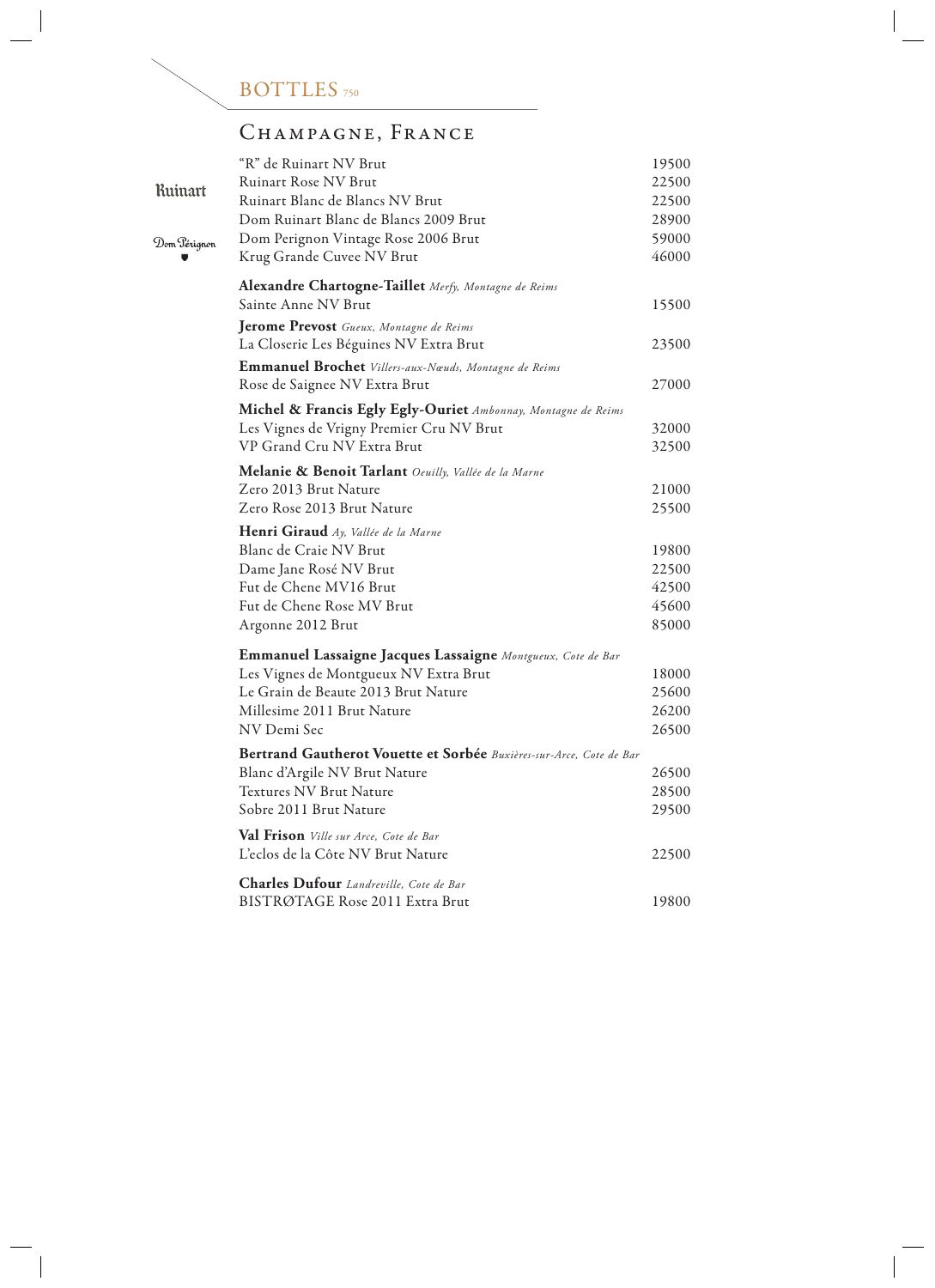| SPARKLING / ИГРИСТОЕ                              |      |
|---------------------------------------------------|------|
| France<br>Normandie                               |      |
| Eric Bordelet                                     |      |
| Brut Tendre 2019                                  | 3900 |
| Authentique Poire 2019                            | 4300 |
| Loire Valley<br>Bourgogne<br><b>Patrick Piuze</b> |      |
| French Bubble NV Brut Nature                      | 7200 |
| Italy<br>Veneto                                   |      |
| Corvezzo                                          |      |
| Prosecco Terre di Marca 2020                      | 4500 |
| Russia<br>Kuban                                   |      |
| Lefkadia                                          |      |
| Magnatum Blanc de Blancs 2018 Brut                | 3900 |
| Magnatum Rose 2019 Extra Brut                     | 3900 |

# Rose wines / Розовые вина

| Austria<br>Lower Austria<br><b>Thomas Klinger Brundlmayer</b><br>Rawlander 2019           | 11500 |
|-------------------------------------------------------------------------------------------|-------|
| France<br>South-West<br>Domaine de l'Herre<br>Reserve de l'Herre Rose 2019                | 4200  |
| Bourgogne<br><b>Bruno Clair</b><br>Marsannay 2019                                         | 9800  |
| <b>Sylvain Pataille</b><br>Marsannay Fleur de Pinot 2018                                  | 16500 |
| $S$ pain<br>Rioja<br>Maria Jose Lopez de Heredia Vina Tondonia<br>Rioja Gran Reserva 2010 | 10500 |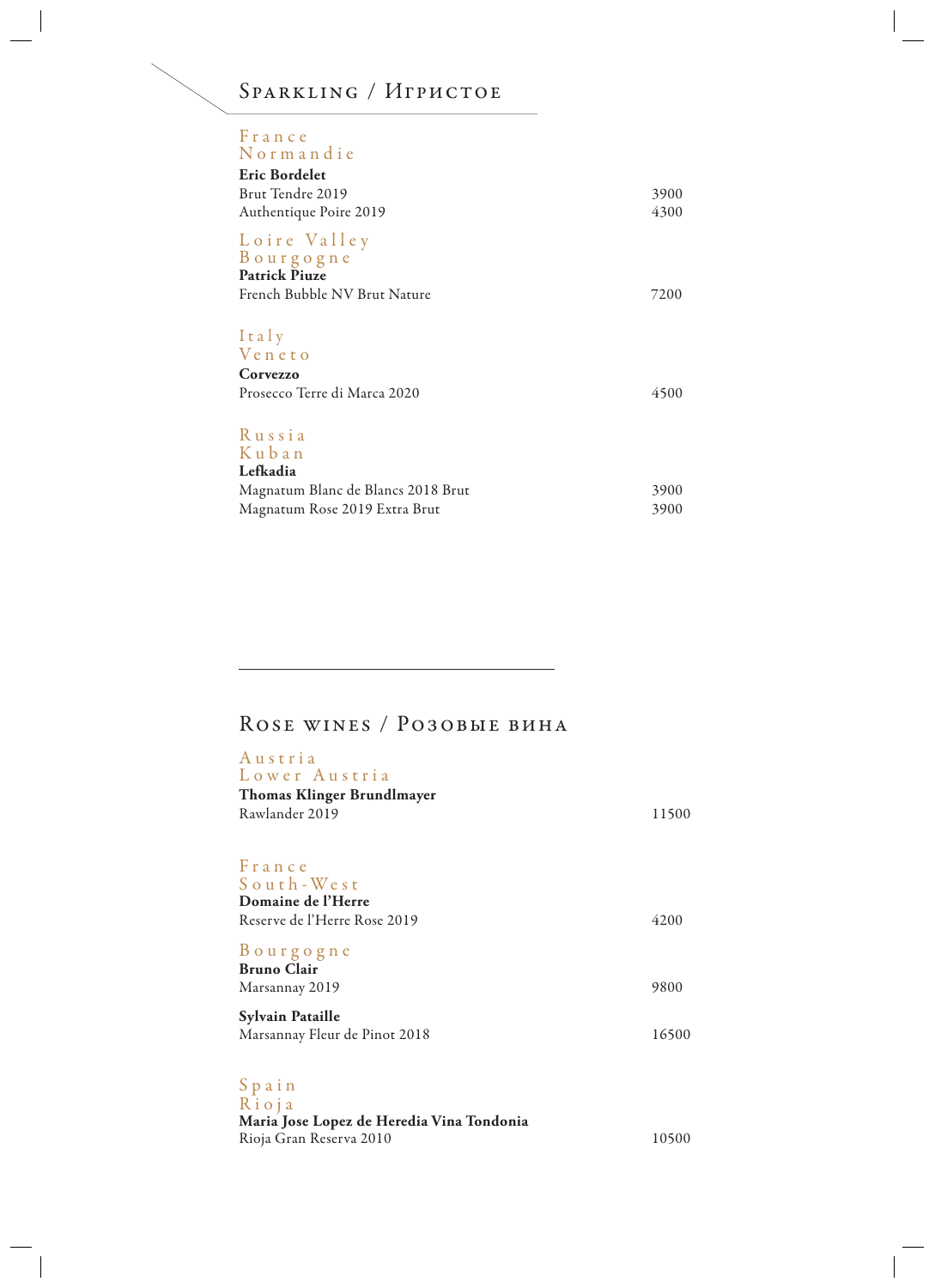WHITE WINES / БЕЛЫЕ ВИНА

| Austria<br>Lower Austria                                                            |      |
|-------------------------------------------------------------------------------------|------|
| Alvin & Stephanie Jurtschitsch Kamptal<br>Gruner Veltliner Terrassen 2020           | 5900 |
| <b>Emmerich Knoll</b> Wachau<br>Gruner Veltliner Loibner Steinfeder 2020            | 6900 |
|                                                                                     |      |
| Germany                                                                             |      |
| Rheingau<br><b>Therese Breuer Georg Breuer</b>                                      |      |
| Riesling Charm 2020                                                                 | 6500 |
| Rheinhessen<br>Johannes Hasselbach Gunderloch                                       |      |
| Riesling Red Stone 2020                                                             | 5600 |
| Pfalz                                                                               |      |
| Bettina Burklin-von Guradze Dr. Burklin-Wolf<br><b>Riesling Ruppertsberger 2020</b> | 5900 |
| Baden                                                                               |      |
| Jurgen Kern Burg Ravensburg                                                         |      |
| Weissburgunder GG Lochle 2017                                                       | 9800 |
|                                                                                     |      |
| France                                                                              |      |
| Champagne                                                                           |      |

| $C$ h a m p a g n e                           |       |
|-----------------------------------------------|-------|
| Jacques Lassaigne                             |       |
| Coteaux Champenois Haut Revers du Chutat 2017 | 19600 |
|                                               |       |
| Loire Valley                                  |       |
| Claude Riffault                               |       |
| Sancerre Les Boucauds 2020                    | 11500 |
| Jacky Blot Domaine La Taille Aux Loups        |       |
| Remus 2019                                    | 9800  |
| <b>Romain Guiberteau</b>                      |       |
| Saumur Les Moulins 2019                       | 9500  |
| Louis-Benjamin Dagueneau                      |       |
| Pur Sang 2017                                 | 19600 |
| Silex 2015                                    | 26500 |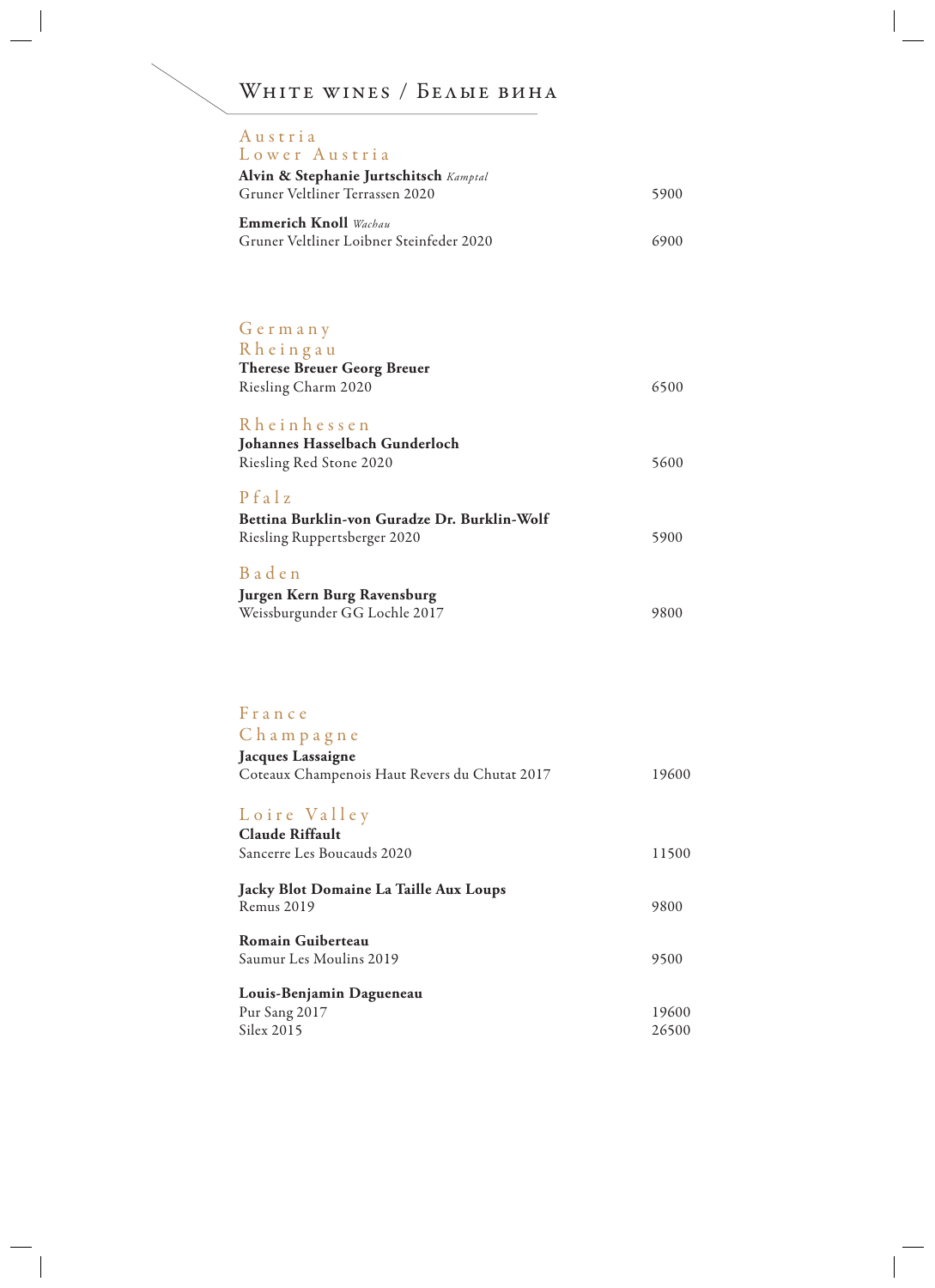# WHITE WINES / БЕЛЫЕ ВИНА

| Bourgogne<br><b>Thomas Pico Domaine Pattes Loup</b>                               |       |
|-----------------------------------------------------------------------------------|-------|
| Chablis 2018                                                                      | 15800 |
| Athenais de Beru Château de Béru                                                  |       |
| Chablis Terroirs 2018                                                             | 13500 |
| <b>Jean-Claude Bessin</b><br>Chablis Premier Cru Fourchaume 2018                  | 17500 |
| <b>Vincent Dauvissat</b><br>Chablis 2019                                          | 23500 |
| <b>Patrick Piuze</b>                                                              |       |
| Bourgogne Aligote 2020                                                            | 9200  |
| Chablis Grand Cru Les Preuses 2017                                                | 25600 |
| <b>Hubert Lamy</b>                                                                |       |
| Puligny-Montrachet Les Tremblots 2018                                             | 22500 |
| Chassagne Montrachet Le Concis du Champs 2017                                     | 25300 |
| Jean-Pascal Sarnin & Jean-Marie Berrux                                            |       |
| Saint-Romain 2015                                                                 | 17500 |
|                                                                                   |       |
| <b>Philippe Pacalet</b>                                                           |       |
| Meursault 2017                                                                    | 24800 |
| Corton-Charlemagne Grand Cru 2014                                                 | 45800 |
| Christophe Grandmougin Domaine Saint-Jacques Cote Chalonnaise<br>Rully Blanc 2019 | 9600  |
| Dominique Lafon Les Héritiers du Comte Lafon Maconnais                            |       |
| Macon-Chardonnay 2017                                                             | 11500 |
| Saint-Veran 2017                                                                  | 12500 |
|                                                                                   |       |
|                                                                                   |       |
| Jura                                                                              |       |
| <b>Frederic Cossard</b>                                                           |       |
| Chardonnay 2018                                                                   | 11500 |
| Alice Bouvot Domaine de l'Octavin                                                 |       |
| P'rir Poussor 2016                                                                | 13800 |
|                                                                                   |       |
|                                                                                   |       |
| Alsace                                                                            |       |
| <b>Marc Kreydenweiss</b>                                                          |       |
| Riesling Wiebelsberg Grand Cru 2018                                               | 11800 |
|                                                                                   |       |
|                                                                                   |       |
|                                                                                   |       |
| Rhone Valley                                                                      |       |
| <b>Pierre Gaillard</b><br>Condrieu 2019                                           | 13500 |
|                                                                                   |       |
| <b>Marc Sorrel</b>                                                                |       |
| Hermitage 2017                                                                    | 27600 |
| Matthieu Faurie-Grepon Mas Saint Louis                                            |       |
| Chateauneuf-du-Pape 2017                                                          | 13600 |
|                                                                                   |       |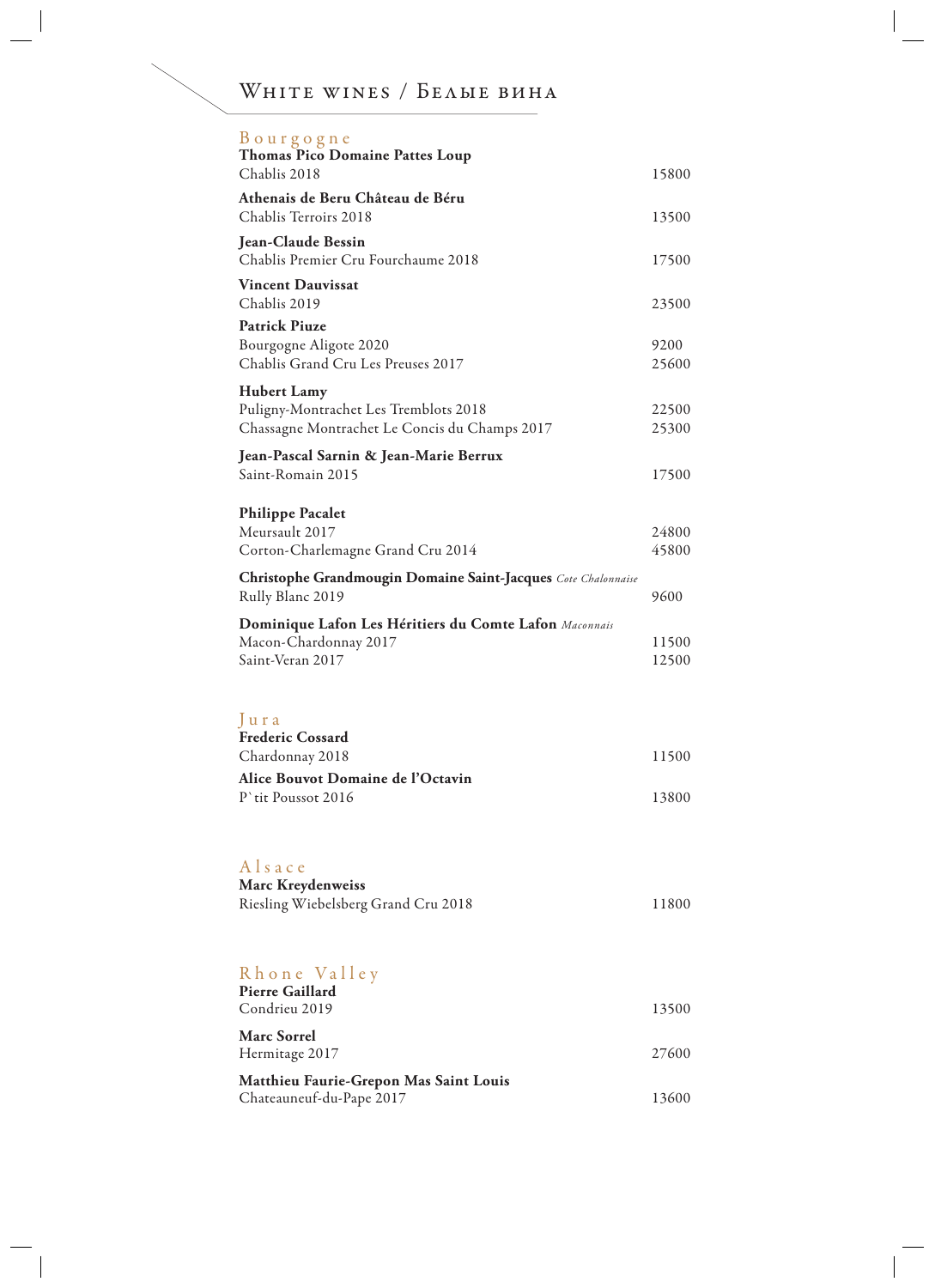# WHITE WINES / БЕЛЫЕ ВИНА

| Italy<br>Trentino-Alto Adige                                                      |              |
|-----------------------------------------------------------------------------------|--------------|
| Elisabetta Foradori<br>Pinot Grigio Fuoripista 2019                               | 12800        |
| Friuli Venezia Giulia<br>Paolo Vodopivec                                          |              |
| Vitovska 2016                                                                     | 14500        |
| Massimo & Marco Zorzettig Tunella<br>Sauvignon Blanc 2020<br>Ribolla Gialla 2020  | 5900<br>6200 |
| Piemonte<br><b>Walter Massa</b><br>Derthona 2018                                  | 10500        |
| Chiara Soldati La Scolca<br>Gavi dei Gavi Etichetta Nera 2020                     | 12800        |
| Angelo Gaja<br>Rossj-Bass 2020                                                    | 16800        |
| Spain<br>Rioja<br>Maria Jose Lopez de Heredia Vina Tondonia<br>Rioja Reserva 2010 | 12500        |
| Canary Islands<br>Roberto Santana & Co Envinate                                   |              |
| Benje 2019                                                                        | 6600         |
| Greece<br>Macedonia<br>Dimitrios Kioutsoukis Kamara<br>Stalisma 2019              | 7600         |
| Russia<br>Kuban<br>Alexey Tolstoy Galitskiy & Galitskiy                           |              |
| Sauvignon Blanc 2020<br>Chardonnay 2020                                           | 5600<br>5600 |
| South Africa                                                                      |              |

S w a r t l a n d **Craig & Carla Hawkins Testalonga**  El Bandito 2019 9800

 $\overline{\phantom{a}}$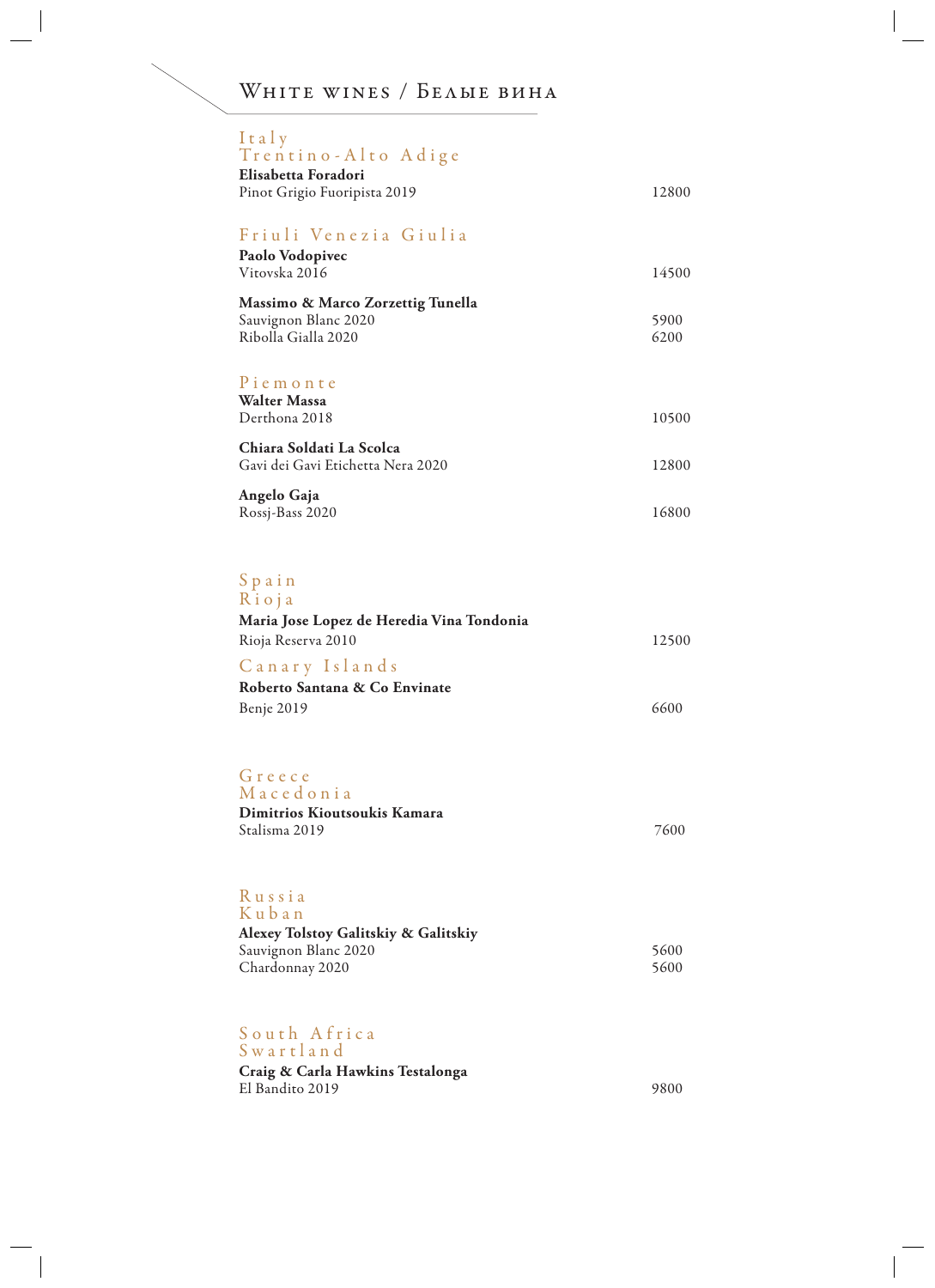# Red wines | Красные вина

| Austria<br>Burgenland<br><b>Claus Preisinger</b>                                                                  |                |
|-------------------------------------------------------------------------------------------------------------------|----------------|
| Pinot Noir 2017                                                                                                   | 12500          |
| Germany<br>Baden                                                                                                  |                |
| Jurgen Kern Burg Ravensburg<br>Spatburgunder GG Lochle 2015                                                       | 9500           |
| France<br>Loire Valley<br><b>Philippe Alliet</b>                                                                  |                |
| Chinon L'Huisserie 2017                                                                                           | 9800           |
| Fred Niger Domaine de l'Ecu<br>Mephisto 2015                                                                      | 11800          |
| Bourgogne<br><b>Sylvain Pataille</b>                                                                              |                |
| Bourgogne Pinot Noir 2018                                                                                         | 9600           |
| Nicolas & David Rossignol Domaine Rossignol-Trapet<br>Chambertin Grand Cru 2018                                   | 42800          |
| Jean-Louis Trapet Domaine Trapet Pere et Fils<br>Gevrey-Chambertin Ostrea 2017                                    | 32900          |
| Romain & Laurent Lignier Domaine Hubert Lignier<br>Charmes-Chambertin Grand Cru 2017                              | 46900          |
| <b>Gerard Raphet</b><br>Morey-Saint-Denis Premier Cru Les Millandes 2018                                          | 26500          |
| Etienne Grivot Domaine Jean Grivot<br>Nuits-Saint-Georges Premier Cru Les Pruliers 2016                           | 38900          |
| <b>Philippe Pacalet</b><br>Nuits-Saint-Georges Premier Cru Aux Argillas 2017                                      | 35600          |
| Patrick Bize Simon Bize & Fils<br>Savigny-les-Beaune aux Grands Liards 2017                                       | 16900          |
| <b>Hubert Lamy</b><br>Chassagne-Montrachet La Goujonne 2018<br>Saint Aubin Premier Cru Derriere chez Edouard 2018 | 19800<br>22500 |
| Jean Foillard Beaujolais<br>Morgon 2019                                                                           | 8800           |
| Morgon "Cote du Py" 2018                                                                                          | 13500          |
| Jura<br>Bénédicte & Stéphane Tissot                                                                               |                |
| DD 2019                                                                                                           | 10500          |
| <b>Renaud Bruyere</b><br>Arbois Pupillin en Aspis 2018                                                            | 32500          |
| Arbois Pupillin Ploussard 2017                                                                                    | 29600          |
| Rhone Valley<br><b>Pierre Gaillard</b><br>Saint-Joseph 2019                                                       | 10500          |
| <b>Alain Graillot</b>                                                                                             | 16800          |
| Crozes-Hermitage la Guiraude 2017<br><b>Marc Sorrel</b>                                                           |                |
| Hermitage 2018                                                                                                    | 33500          |
| <b>Matthieu Faurie-Grepon Mas Saint Louis</b><br>Châteauneuf-du-Pape Les Arpents des Contrebandiers 2015          | 15800          |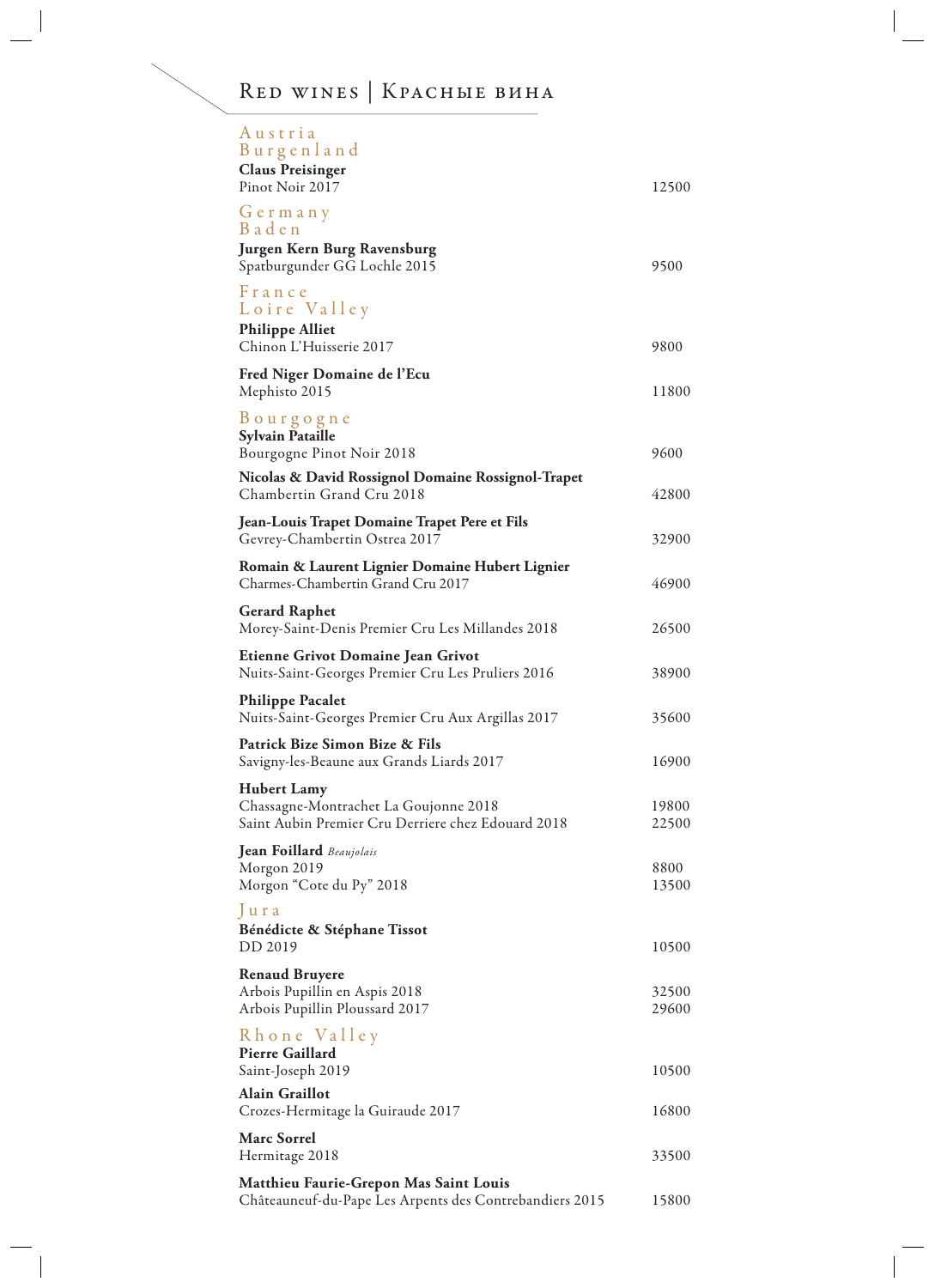# Red wines | Красные вина

| Bordeaux<br><b>Famille Mitjavile</b><br>Domaine de L'Aurage 2012<br>Roc de Cambes 2003<br>Roc de Cambes 1999 | 18000<br>32500<br>37800 |
|--------------------------------------------------------------------------------------------------------------|-------------------------|
| Tertre Roteboeuf 2006                                                                                        | 68500                   |
| Domaine de Viaud Lalande-de-Pomerol<br>Cuvee Speciale 2006                                                   | 16500                   |
| Chateau Pontet-Canet 2008 Paillac                                                                            | 32900                   |
| Chateau Talbot 2000 Saint-Julien                                                                             | 36800                   |
|                                                                                                              |                         |
| Italy<br>Veneto                                                                                              |                         |
| Tessari Family Ca'Rugate<br>Valpolicella Rio Albo 2019                                                       | 4800                    |
| Alberto & Nadia Zenato                                                                                       |                         |
| Valpolicella Ripasso 2017<br>Amarone della Valpolicella Classico 2016                                        | 9200<br>18500           |
| Giuseppe Quintarelli                                                                                         |                         |
| Primofiore 2019                                                                                              | 16800                   |
| Piemonte                                                                                                     |                         |
| <b>Bruna Giacosa Falletto</b><br>Barbaresco Asili 2015                                                       | 45800                   |
| Luca Roagna<br>Barbaresco Albesani 2015                                                                      |                         |
| Barolo Pira 2015                                                                                             | 26500<br>33500          |
| <b>Walter Massa</b>                                                                                          |                         |
| Monleale 2011<br>Pertichetta 2012                                                                            | 11500<br>11500          |
|                                                                                                              |                         |
| Abruzzo                                                                                                      |                         |
| <b>Emidio Pepe</b><br>Montepulciano d'Abruzzo 2003                                                           | 35600                   |
|                                                                                                              |                         |
| Toscana                                                                                                      |                         |
| Stella di Campalto<br>Brunello di Montalcino Riserva 2013                                                    | 38900                   |
| Caroline Pobitzer & Jan Hendrik Erbach Pian dell Orino                                                       |                         |
| Rosso di Montalcino 2017                                                                                     | 18500                   |
| <b>Famiglia Soldera Case Basse</b><br>Toscana Sangiovese 2013                                                | 95000                   |
| <b>Martino Manetti Montevertine</b><br>Montevertine 2015                                                     | 31500                   |
| Le Pergole Torte 2010                                                                                        | 65000                   |
| Le Pergole Torte 2004                                                                                        | 85000                   |
| Federico Starderini Cuna<br>Rosso Toscana 2016                                                               | 14500                   |
| Simone Monciatti Capannelle                                                                                  |                         |
| Solare 2009                                                                                                  | 14900                   |
| Luca Sanjust Fattoria Petrolo<br>Galatrona 2010                                                              | 35600                   |